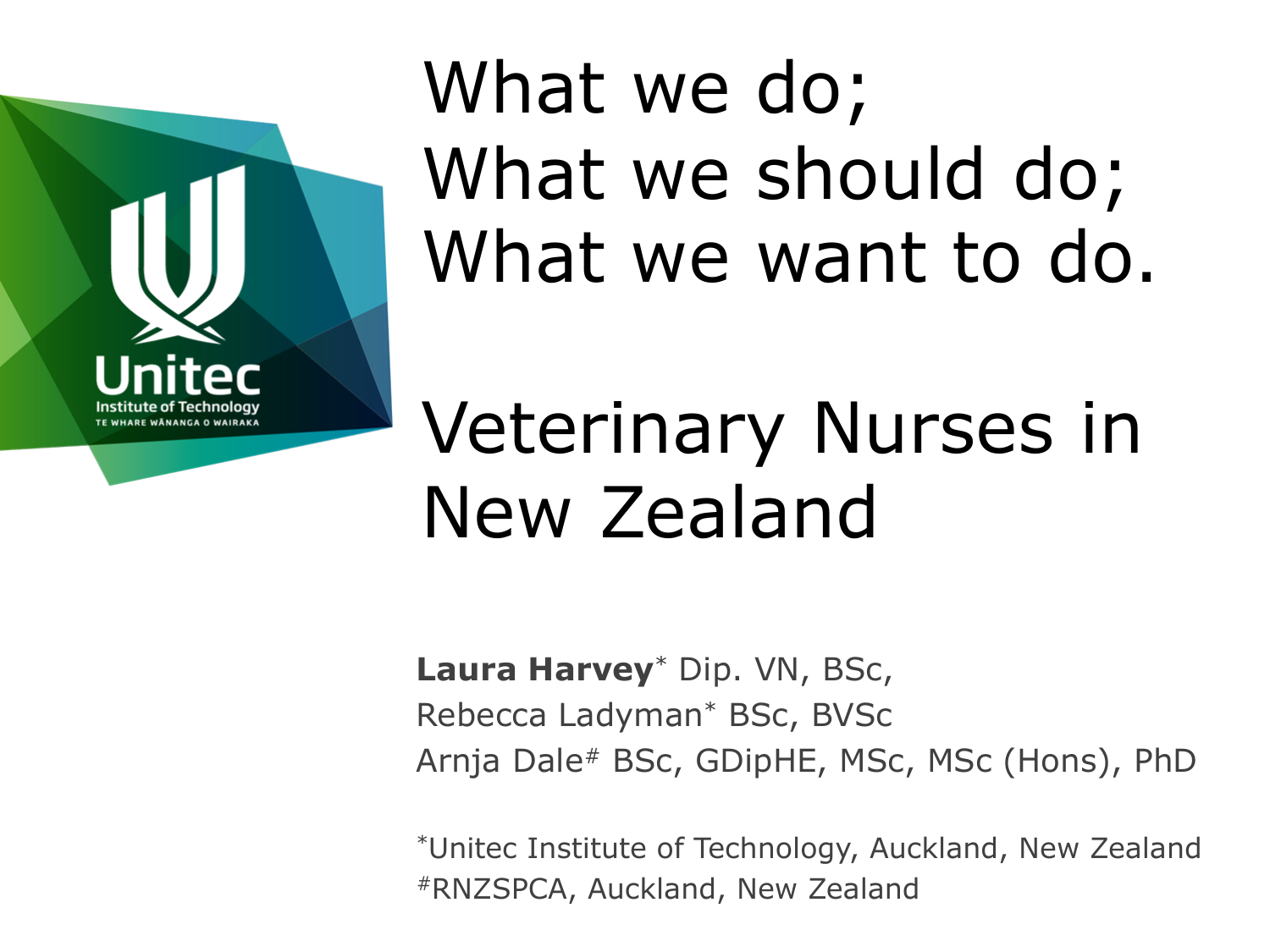#### Introduction

- Unregulated profession
- No protection of title
- Three qualifications
	- Certificate (1 year of study)
	- Diploma (2 years of study)
	- Bachelor (3 years of study)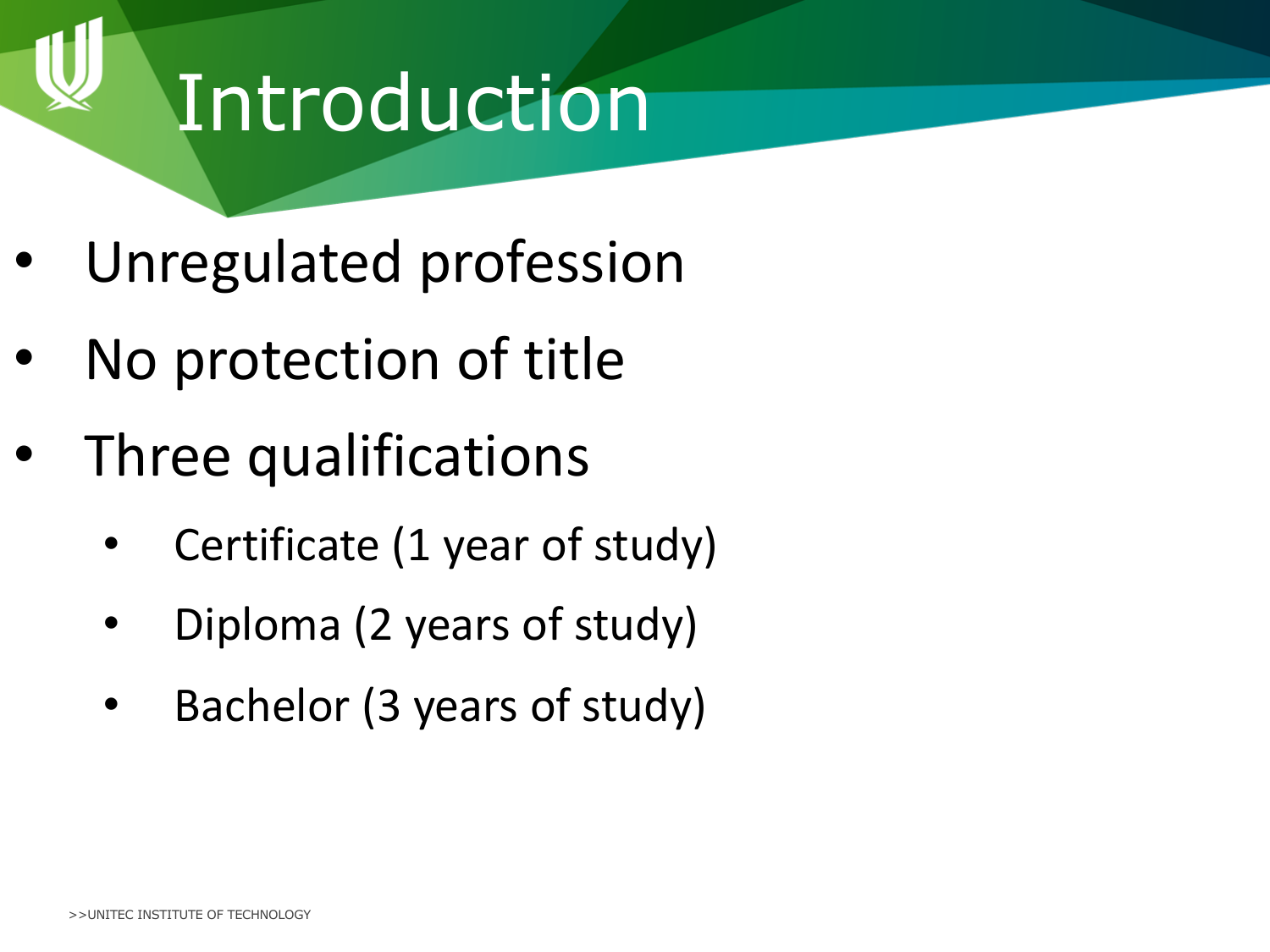### Introduction

- Lack of a guaranteed and standardised skill-based learning,
- Capabilities of veterinary nurses in practice may not be being fully utilised.

We conducted a nation-wide study of veterinary nurses in New Zealand to investigate current clinical veterinary nursing practices.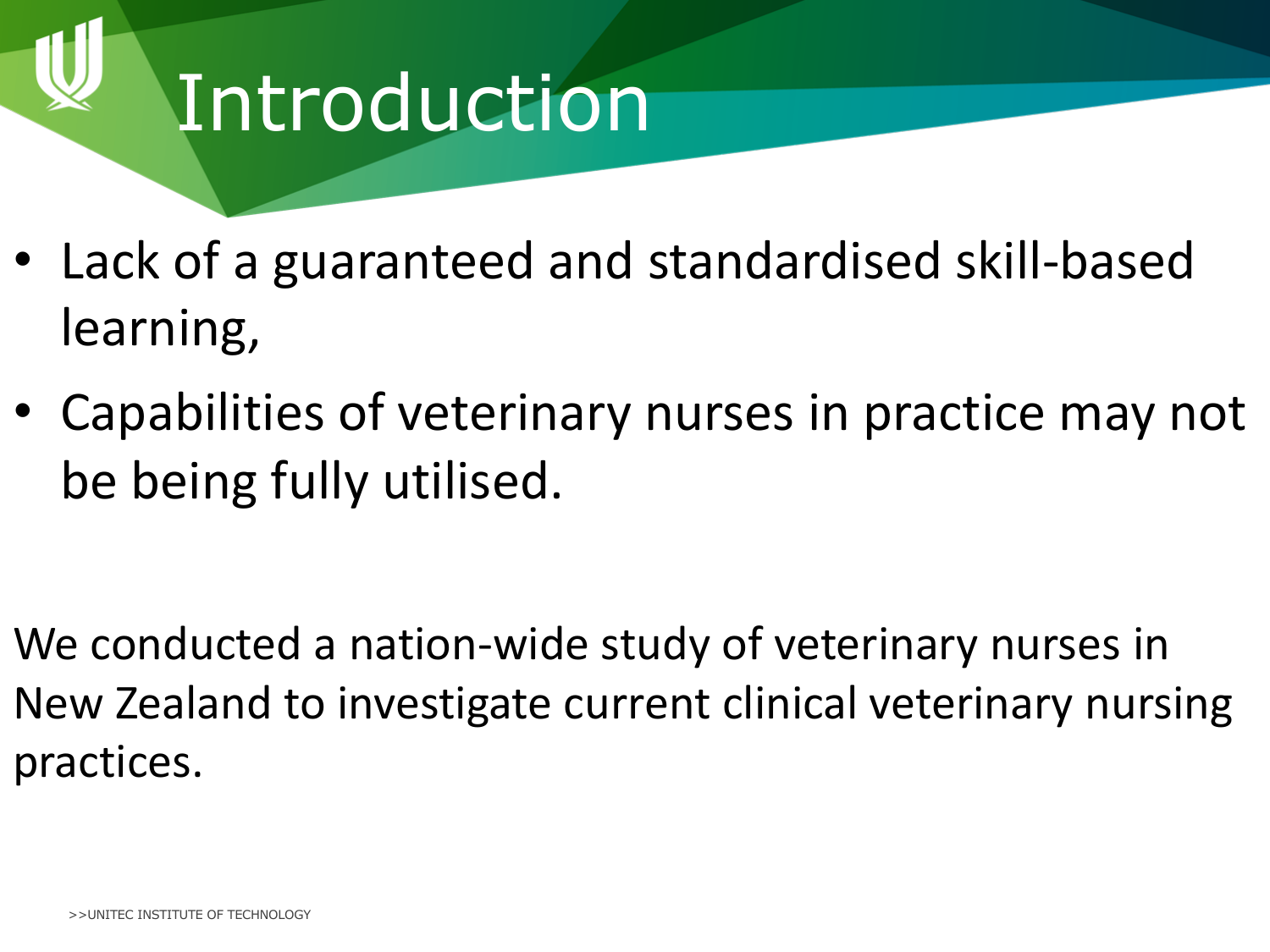### Introduction

- Government mandated review
- New qualifications in 2016
	- Except BVetTech
- Voluntary registration from 2016
- >>UNITEC INSTITUTE OF TECHNOLOGY • Survey prior to qualification change/registration enables differences to be investigated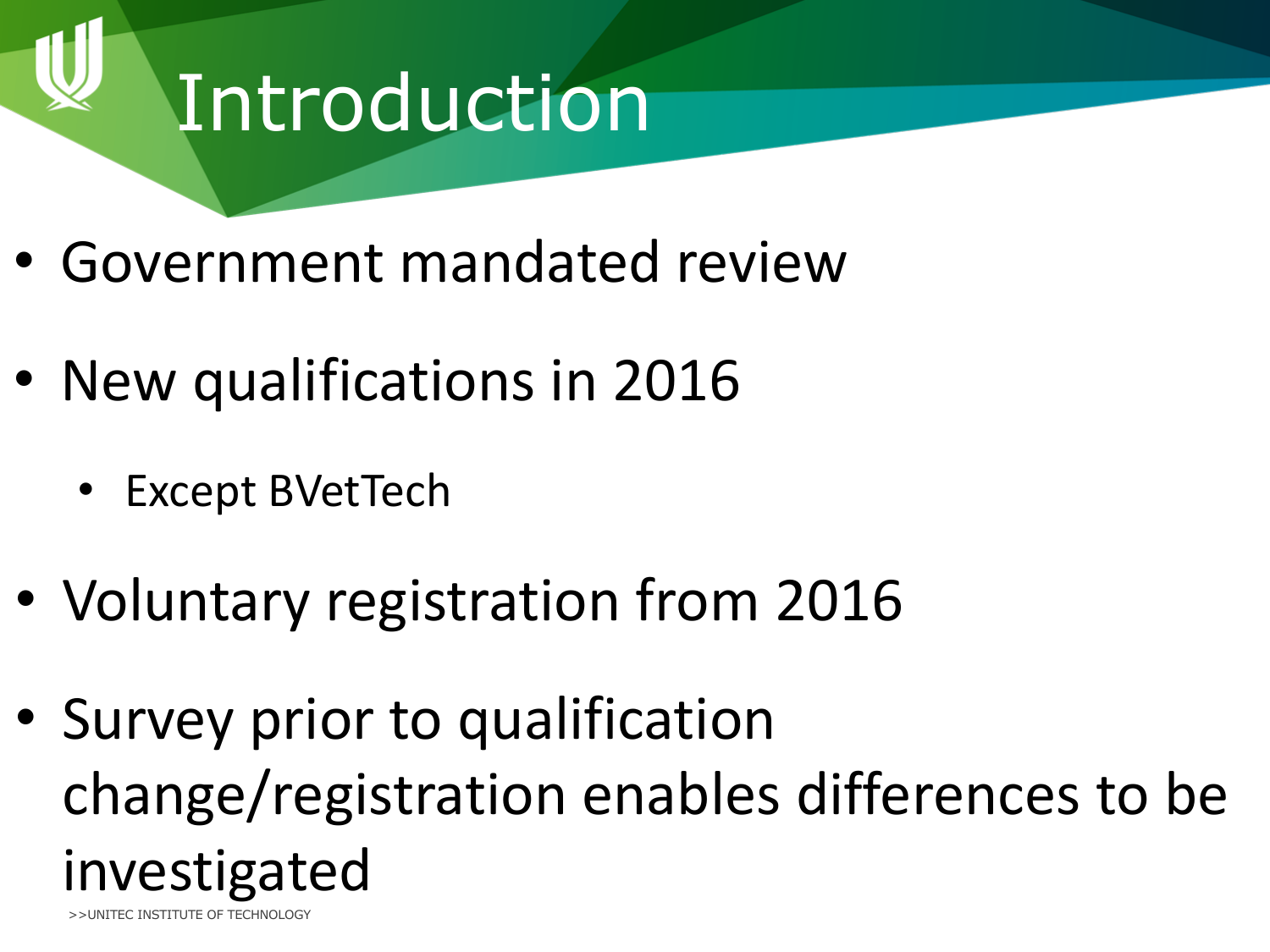

- Web-based questionnaire (SurveyMonkey)
- 288 responses (March 2015)
- Response rate: 19% of the New Zealand veterinary nursing population (n=288/1479)
- Distribution:
	- New Zealand Veterinary Nursing Association members via email
	- New Zealand Veterinary Association e-newsletter
	- Social media (Facebook)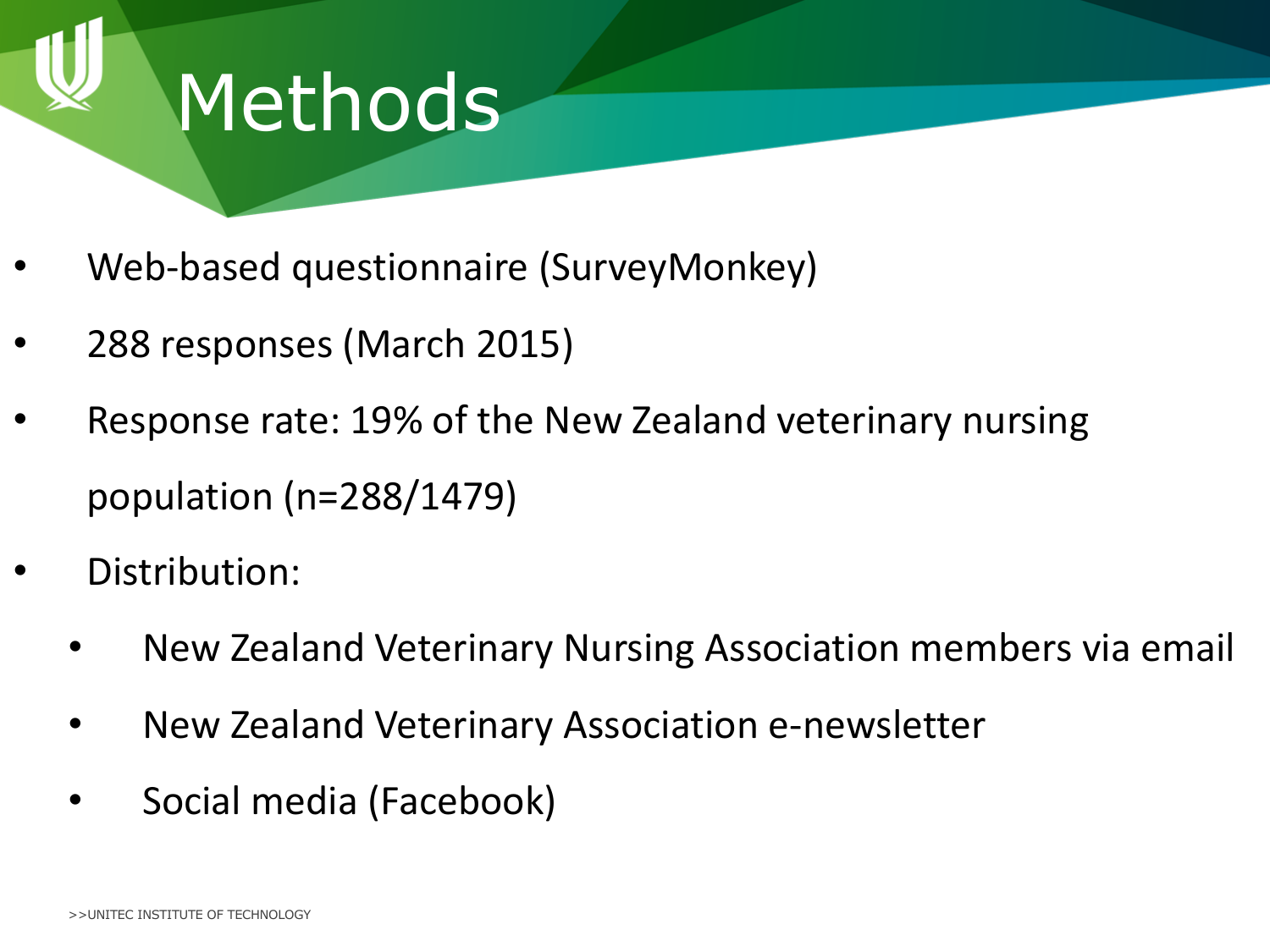#### **Distribution of Veteterinary Nursing Qualifications**



97% of respondents held a minimum of a one-year vet nursing qualification

52% held a two or three year vet nursing qualification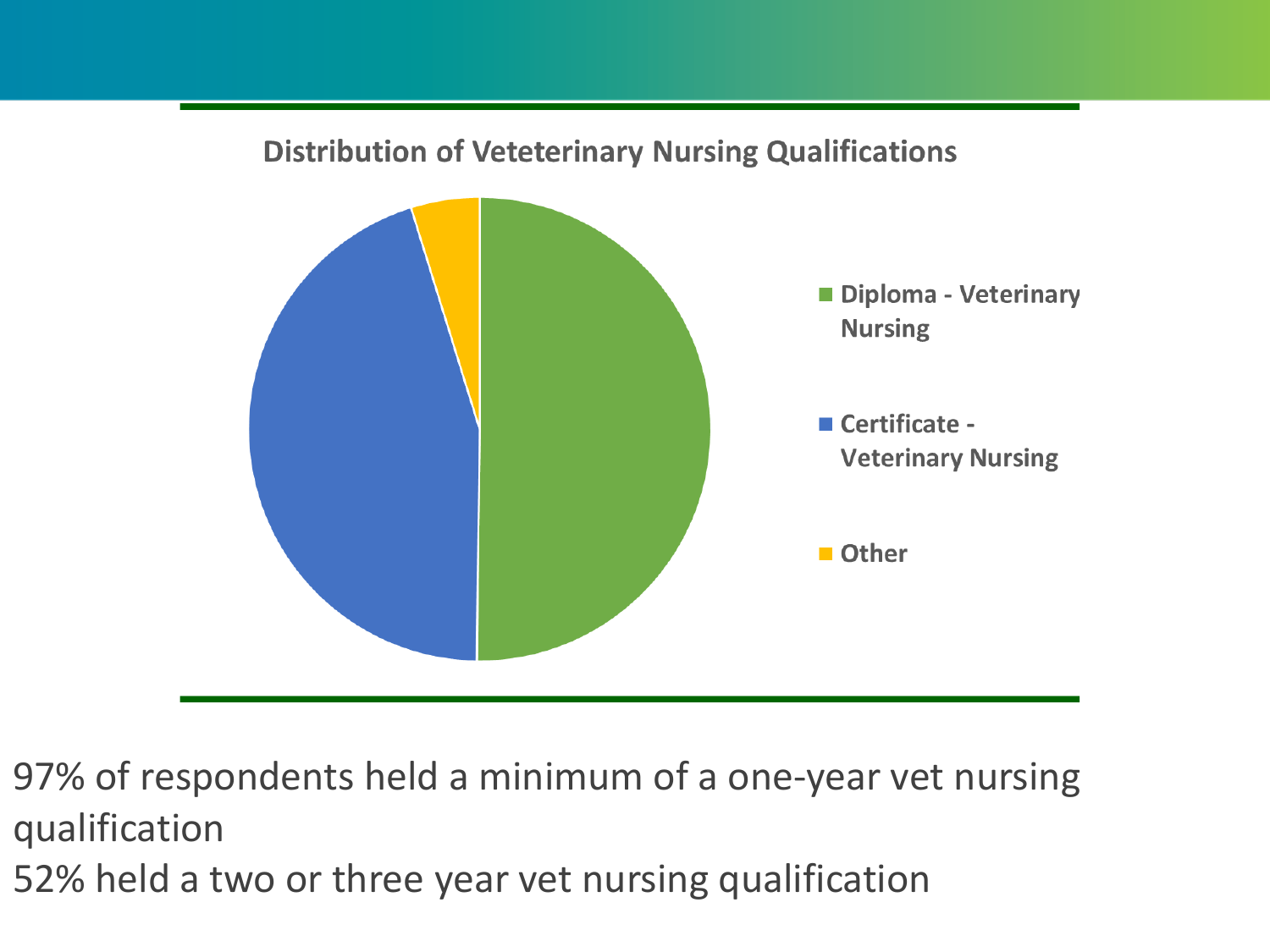

Microscopy - 50% VN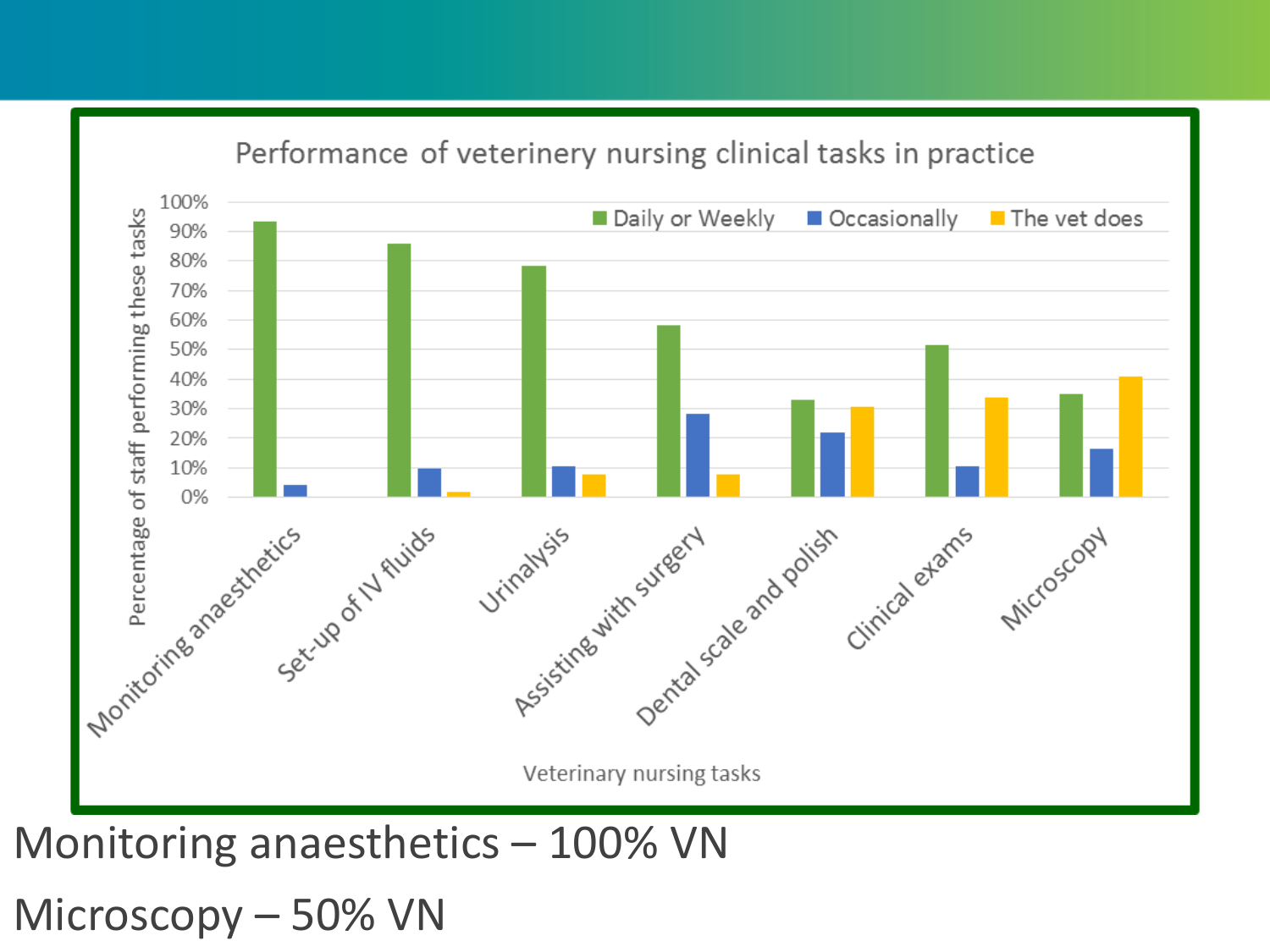#### Performance of 'veterinary only' tasks in practice



Cat Neuters – 14% VN Dental Extractions  $-10%$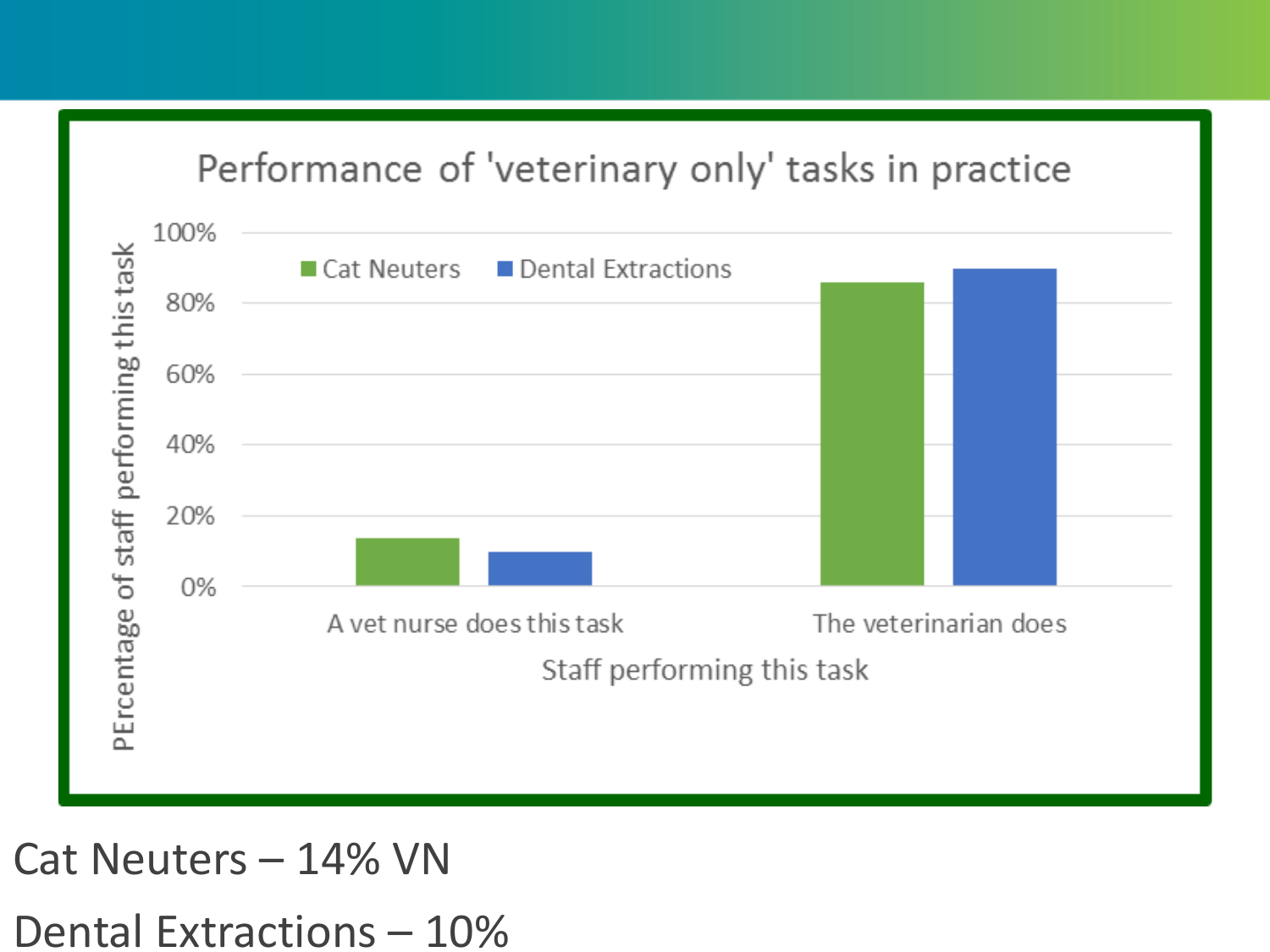# **Conclusions**

- Wide variation in roles of veterinary nurses
- The number of veterinary nurses performing these tasks on a regular basis was lower than expected, based on qualification
- A number of tasks are being performed only by veterinarians in some practices
- Job satisfaction/economic implications
	- Vets doing vet nurse tasks
- Reduces improvement of clinical practice
- IMNACT ON ST • Impact on statutory regulation